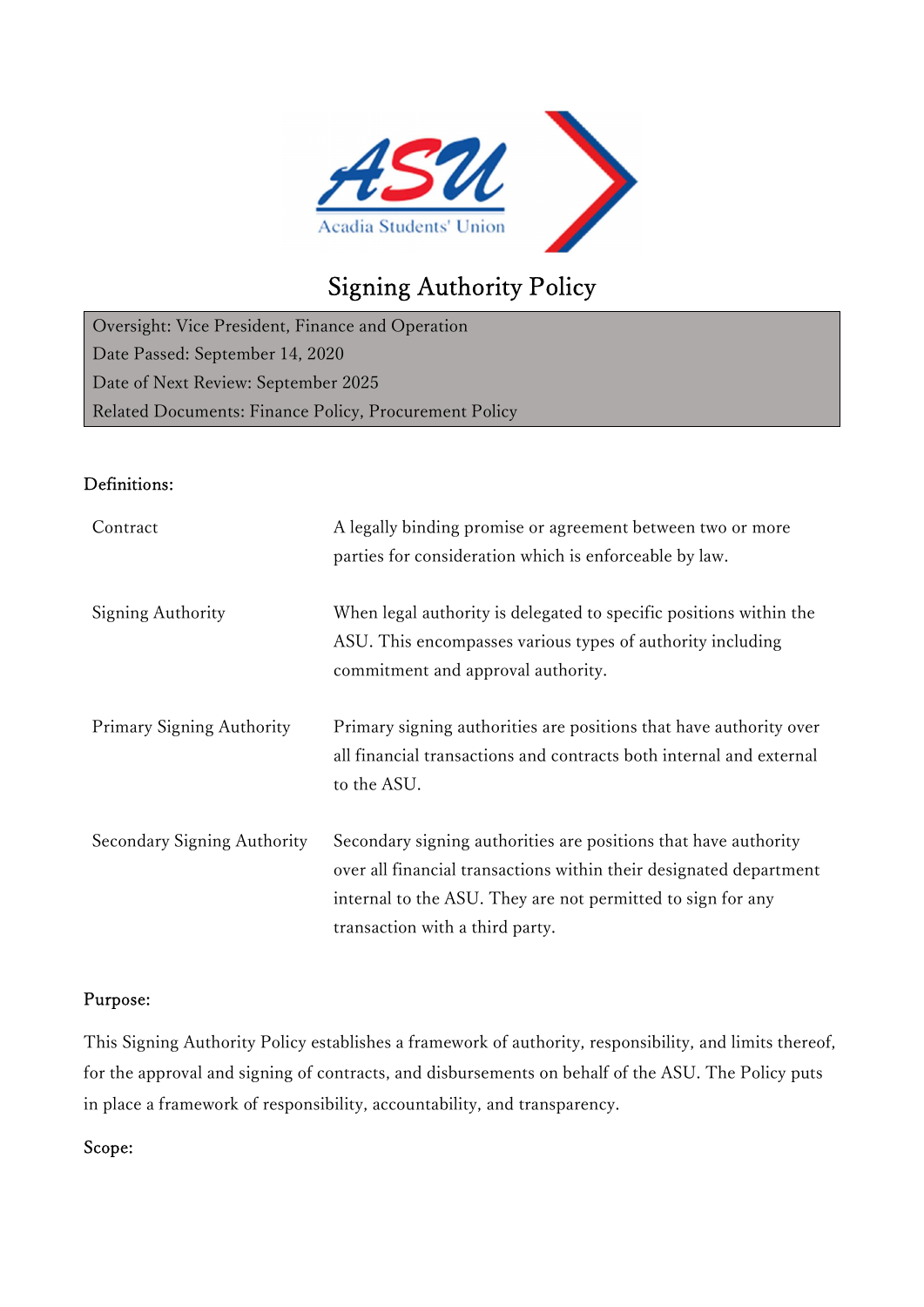This policy applies to all Acadia Students' Union (ASU) roles with a level of responsibility for funding allocation and distribution.

#### Statement:

- 1. Through a consistent framework the ASU will ensure:
	- 1.1 Authorities are clearly assigned, properly approved and that delegation instruments are regularly updated.
	- 1.2 The responsibilities and duties of those with signing authority are communicated and understood.
	- 1.3 Transactions and commitments are only entered into with appropriate authority; and
	- 1.4 The ASU's activities are conducted in a manner that provides sound financial accountability and control of student funds entrusted to the ASU per appropriate policies, laws and regulations.
- 2. No person may sign any document that creates an obligation or undertaking on behalf of the ASU unless that individual has signing authority per this policy. (See Appendix. A)

## 3. Singing Authority Responsibilities

3.1 Individuals granted financial signing authority under this policy are responsible for the following when authorizing any transaction:

3.1.1 Ensuring the transaction is appropriate, fair and per the ASU Bylaws, Policies, and procedures.

3.1.2 Ensuring the transaction is in line with a program or administrative goals:

3.1.3 Ensuring there is sufficient budget available.

3.1.4 When applicable, ensuring the transaction is an appropriate use of grant funding and meets all grant stipulations that may exist.

3.1.5 Ensuring appropriate coding has been chosen and all necessary supporting documentation has been made available; and

3.1.6 Ensuring goods or services have been received, there is proper evidence thereof and is in line with any related contract.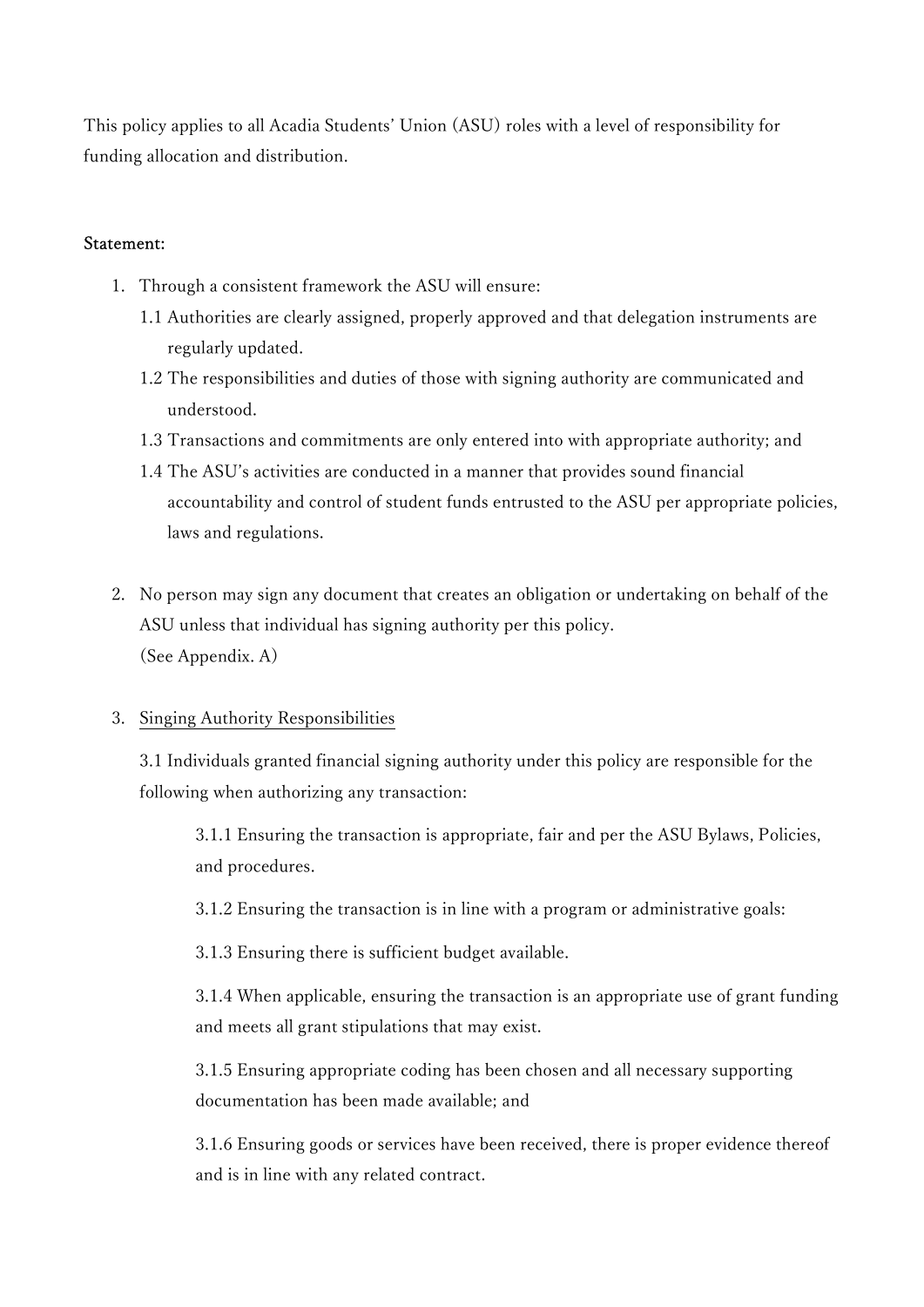#### 4. Primary Signing Authority

- 4.1 Primary Signing Authority for the ASU is restricted to the following positions:
	- 4.1.1 President
	- 4.1.2 Vice President Finance and Operation
	- 4.1.3 General Manager
- 4.2 A Primary Signing Authority cannot delegate their authority to another individual.

4.2.1 Two signing authorities must always be available.

4.3 All contracts agreed to by the ASU must be signed by at least two Primary Signing Authorities.

#### 5. Secondary Singing Authority

5.1 Approval of the ASU's Budget Framework by the Students' Representative Council and the subsequent detailed budget approved by the Executive Board confers authority upon Secondary Signing Authorities to make expenditures within the amounts and scope of the departments delegated to them in the budget, subject to section 3 above.

5.2 Secondary Signing Authorities of restricted funds (e.g., Wellness) may approve expenditures within the amounts of the restricted funding available, subject to section 3 above. 5.3 Secondary Signing Authorities are designated in accordance with Appendix A of this policy. 5.4 All expenditures must be accorded to a specific account under a department which must be accompanied by written approval of the assigned Secondary Signing Authority.

5.4.1 In the event the requested expenditures are not approved by the Secondary Signing Authority, an appeal may be submitted to the Executive Board for approval.

5.5 In the event of a planned or unexpected absence, the Secondary Signing Authority may delegate to any Primary Signing Authority or to another Secondary Signing Authority with approval from their supervisor.

#### 6. Expenditure Review

6.1 The ASU Finance Department will also perform a regular internal review to ensure transactions being authorized are exact, complete and in compliance with the ASU Bylaws' policy and procedures. Upon their review, if anything is determined non-compliant it will be returned to the appropriate signing authority for correction and/or more information. If concerns remain, the Finance Manager can forward them to the individual's direct supervisor.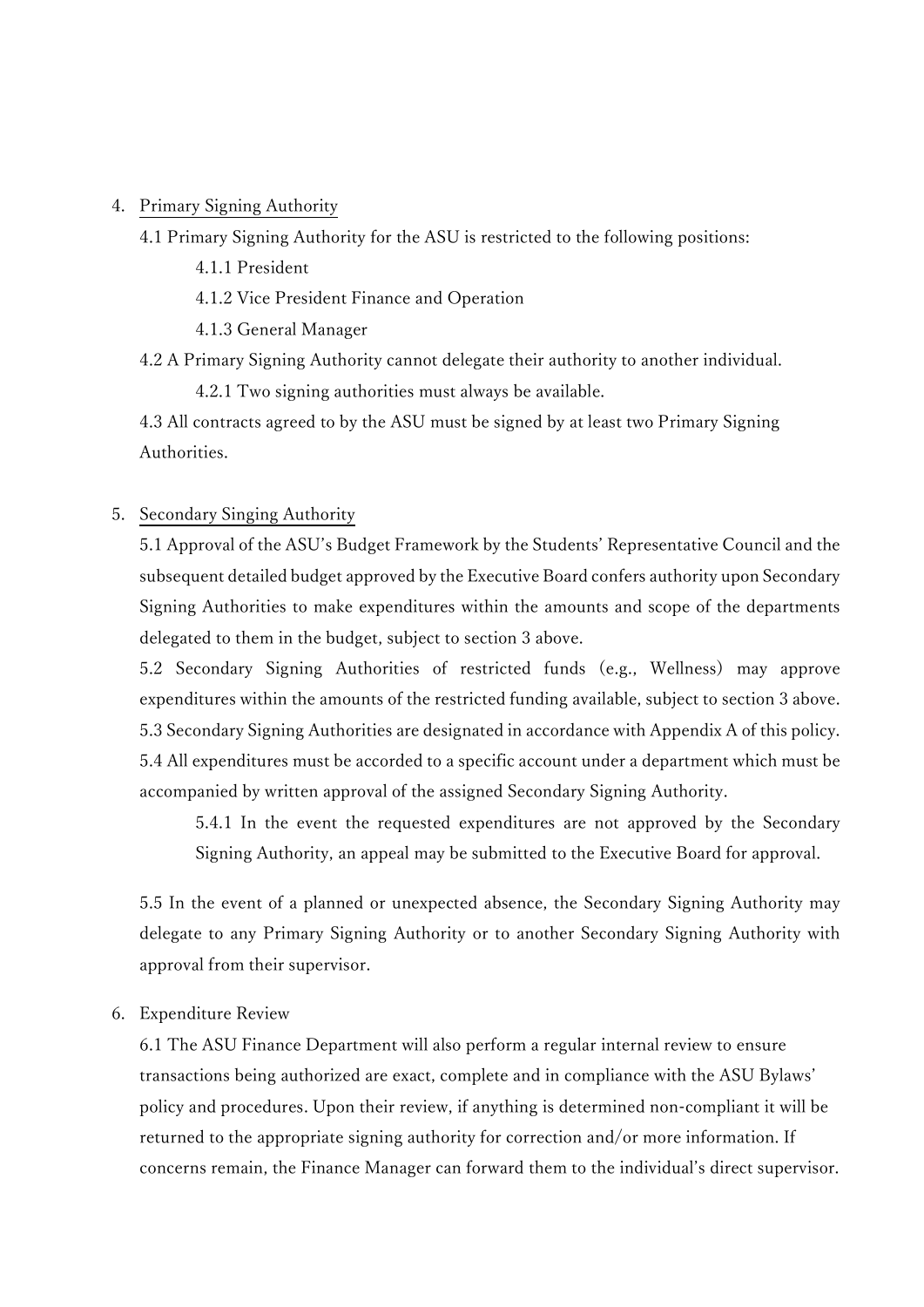Any transaction with perceived non-compliance will not be processed by the Finance Department until all concerns or missing information has been addressed. Transactions will be reviewed to verify the following:

6.1.1 Appropriate supporting documentation is attached.

6.1.2 All required approval authorizations are in place.

6.1.3 Account coding is correct.

6.1.4 Transactions are compliant and processed in compliance with the ASU Bylaws' policies, and procedures.

7. One over one approval

7.1 An individual with signing authority may not authorize payment for which they are the recipient or for which they may be seen as having received some personal benefit, as well as employees with signing authority and procurement responsibilities may not requisition and approve their own purchase orders. These transactions require one-over-one approval.

7.2 One-over-one approval is provided by the direct supervisor.

7.3 The one-over-one approver for the President's expense claims is the Student

Representative Council Chair or by resolution of the Executive Board.